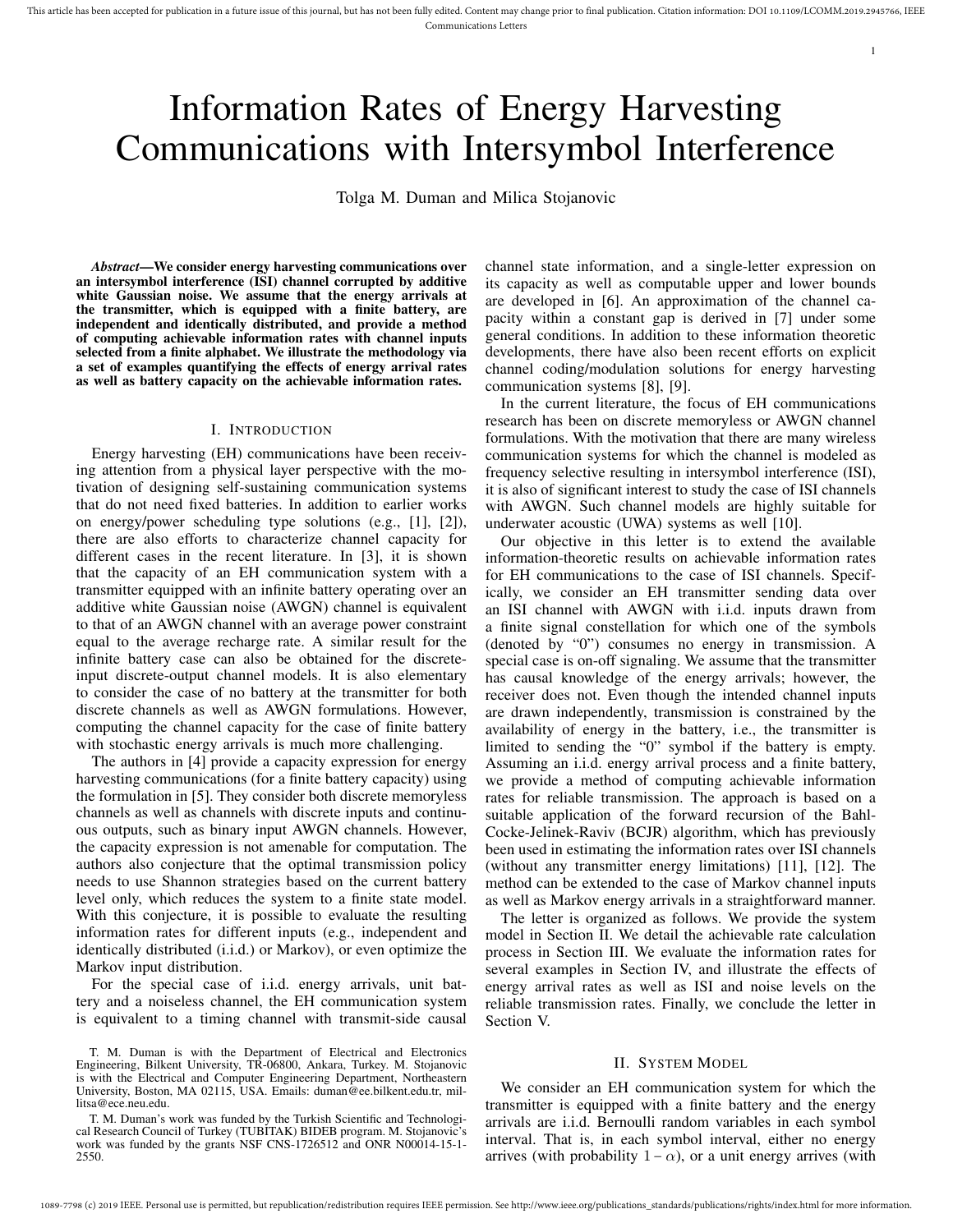$\overline{2}$ 

probability  $\alpha$ ). We refer to  $\alpha$  as the average energy arrival rate. The transmitter battery is of capacity  $B$  (i.e., it can store B units of energy). Note that it is also possible to consider other energy arrival models, e.g., more than one unit arriving in each symbol interval, and/or arrivals having memory.

The EH communication system model is depicted in Fig. 1. A message  $W$  is transmitted using  $N$  channel symbols denoted by the vector  $X = [X_1, X_2, \dots, X_N]$ . The channel output is denoted by  $Y = [Y_1, Y_2, \dots, Y_N]$ , and used by the decoder to produce an estimate of the message, denoted by  $W$ . We assume that the  $X_i$ 's are drawn from an  $M$ −ary modulation scheme where one of the symbols consumes no energy. We denote by  $\beta_i$  the probability of the j−th input symbol  $m_i$ , j =  $0, 1, \ldots, M - 1$ . The symbol with zero-energy cost is denoted by  $m_0$ . A special case if on-off signaling where the on-signal consumes unit energy. While different energy arrival models are possible, we assume that the harvested energy is first stored in the battery, and it becomes available for use in the next symbol interval as in the model employed in [2]. A non-zero symbol may only be transmitted if there is energy in the battery at the beginning of the symbol interval.



Fig. 1: EH communication over an ISI channel.

Transmission takes place over an L-tap ISI channel with AWGN, i.e., the received signal in the  $n$ -th symbol interval is given by

$$
Y_n = \sum_{i=0}^{L-1} h_i X_{n-i} + Z_n \tag{1}
$$

where  $h_i$ 's are the ISI channel coefficients, and  $Z_n$ 's are the AWGN noise terms with zero mean and variance  $\sigma^2$ . Our objective is to compute achievable transmission rates with i.i.d. channel inputs as described in the next section.

# III. ACHIEVABLE RATES WITH EH TRANSMITTERS OVER ISI CHANNELS

## *A. General Approach*

Achievable information rates with EH transmitters for reliable transmission over an ISI channel is given by the limit

$$
R = \lim_{N \to \infty} \frac{1}{N} I(\boldsymbol{X}; \boldsymbol{Y}), \tag{2}
$$

where the channel inputs are i.i.d. as described in the previous section. Our approach to evaluating this limit and determining the transmission rate  $R$  is based on simulation as in the computation of the information rates with finite alphabet inputs over ISI channels without any energy constraints at the transmitter (e.g., as done in [11], [12]). In other words, we simulate a long realization of the channel input and output processes (driven by the energy arrival process with the given statistics), estimate the mutual information  $I(X;Y)$ , and divide the result by the number of channel uses  $N$ . The approach is justified by the Shannon-MacMillan-Brieman theorem which applies to

our present set-up. Furthermore, the error in estimating R is  $O(1/\sqrt{N})$  [13], i.e., by taking a large number of realizations any desired accuracy can be guaranteed.

To describe the algorithm in more detail, let us write

$$
I(\boldsymbol{X};\boldsymbol{Y}) = H(\boldsymbol{Y}) - H(\boldsymbol{Y}|\boldsymbol{X})
$$
\n(3)

$$
=H(Y)+H(X)-H(X,Y) \tag{4}
$$

$$
= NH(\beta_0,\ldots,\beta_{M-1}) + H(\boldsymbol{Y}) - H(\boldsymbol{X},\boldsymbol{Y}) \quad (5)
$$

where the last line follows from the independence of the channel inputs. The problem is thus transformed into computation of the entropy of output sequence and the joint entropy of input and output sequences, which are given by  $H(Y) = E[-\log p(Y_1, Y_2, ..., Y_N])$ and  $H(X, Y) = E[-\log p(X_1, X_2, \ldots, X_N, Y_1, Y_2, \ldots, Y_N)],$ where  $p(.)$  stands for the joint density. In other words, as an ingredient of the simulation based approach, we need to compute the joint density of  $Y$  and  $[X, Y]$  at specific values of the input and output vectors, denoted by  $\{x_1, x_2, \ldots, x_N\}$ and  $\{y_1, y_2, \ldots, y_N\}$ , respectively.

# *B. Joint Density of the Output Sequence*

Let us now focus on the computation of  $p(y_1, y_2, \ldots, y_N)$ for a given sequence of channel output realizations. To do so, we define the forward recursion variable

$$
\alpha_k(j) = p(y_1, y_2, \dots, y_N, S_k = j), \tag{6}
$$

where  $k = 1, 2, ..., N$  denotes the time index, and  $S_k$  is the state variable denoting the battery level and the ISI channel state at time  $k$ . The state of the system is determined by the  $B + 1$  battery levels and the previous  $L - 1$  channel inputs, hence there are  $(B + 1) \times M^{L-1}$  possible states. Clearly, we can obtain the desired joint density term by simply adding the  $\alpha$  – variables at time N over all possible states.

For the  $\alpha$ - variables, we can write

$$
\alpha_k(j) = p(y_1, y_2, \dots, y_k, S_k = j)
$$
\n<sup>(7)</sup>

$$
= \sum_{i} p(y_1, y_2, \dots, y_k, S_k = j, S_{k-1} = i)
$$
 (8)

$$
= \sum_{i} p(y_1, y_2, \dots, y_{k-1}, S_k = j, S_{k-1} = i)
$$
  

$$
p(y_k|y_1, \dots, y_{k-1}, S_k = j, S_{k-1} = i)
$$
 (9)

$$
= \sum_{i} p(y_1, y_2, \dots, y_{k-1}, S_{k-1} = i)
$$
  

$$
P(S_k = j | S_{k-1} = i) p(y_k | S_k = j, S_{k-1} = i)
$$
 (10)

where the last line follows from the fact that conditioning on the battery and channel state at time  $k - 1$ , the state at time  $k$  is independent of the previous channel outputs, and conditioned on the previous and current states, the past outputs are independent of the channel output at time k.

Defining the state transition variable at time  $k$  as

$$
\gamma_k(i,j) = p(y_k|S_k = j, S_{k-1} = i)P(S_k = j|S_{k-1} = i), \quad (11)
$$

we obtain a recursion for computing the  $\alpha$ -variables as

$$
\alpha_k(i) = \sum_i \gamma_k(i,j) \alpha_{k-1}(i). \tag{12}
$$

Noting that it is easy to compute  $\gamma_k(i, j)$  using the AWGN channel statistics and the input distribution for all possible state transitions, and using the initialization  $\alpha_0(1) = 1$  and  $\alpha_0(j)$  = 0 for  $j \neq 1$  (where the state  $S_1$  corresponds to empty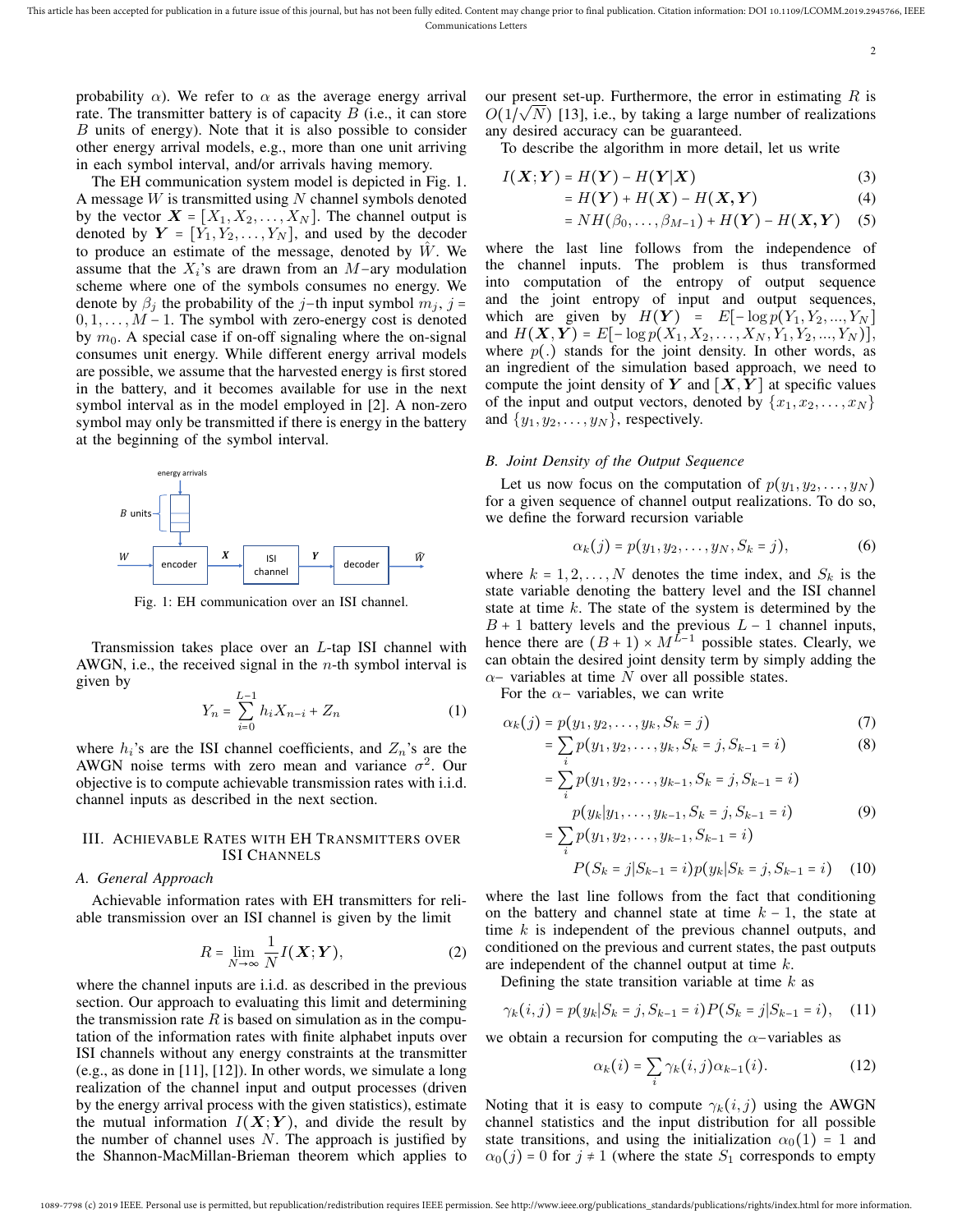3

battery state and clear channel), we can obtain all the  $\alpha_k(j)$ terms, and hence the joint density  $p(y_1, y_2, \ldots, y_N)$ . This joint density is then used to accurately estimate the joint entropy of the output sequence (using a sufficiently large  $N$ ).

### *C. Joint Density of the Input and Output Sequences*

In a similar fashion, we can also compute the joint density of input and output sequences at their simulated values, i.e.,  $p(x_1, x_2, \ldots, x_N, y_1, y_2, \ldots, y_N)$ , from which  $H(\mathbf{X}, \mathbf{Y})$  will be estimated. In this case, we define

$$
\alpha'_k(j) = p(x_1, x_2, \dots, x_N, y_1, y_2, \dots, y_N, S_k = j)
$$
 (13)

as the forward recursion variable, and following an analogous line of reasoning as before, we obtain

$$
\alpha'_k(i) = \sum_i \gamma'_k(i,j)\alpha'_{k-1}(i). \tag{14}
$$

with  $\gamma'_k(i,j) = p(x_k, y_k | S_k = j, S_{k-1} = i) P(S_k = j | S_{k-1} = i),$ which can also be written as

$$
\gamma'_{k}(i,j) = P(x_{k})P(S_{k} = j|S_{k-1} = i)p(y_{k}|S_{k} = j, S_{k-1} = i).
$$
 (15)

With a similar initialization as in the computation of  $\alpha_k(j)$ terms, we can compute  $\alpha'_k(j)$  for all k and j values, from which we obtain the desired joint density as

$$
p(x_1, x_2, \dots, x_N, y_1, y_2, \dots, y_N) = \sum_j \alpha'_N(j). \tag{16}
$$

The joint entropy  $H(X, Y)$  can then be estimated by scaling the negative logarithm of the joint density by the number of channel realizations as accurately as desired by running a sufficiently long simulation.

#### *D. Selection of the Input Distribution*

It is also of interest to compute the optimal values of the input probabilities to obtain the highest achievable information rate for a given system. There is no simple solution for this optimization problem for the general case of finite battery, ISI and additive noise; however, it is possible to utilize the optimal input distribution for the ideal scenario of no noise.

For the case of no battery (with no ISI or noise), the EH communication system becomes equivalent to a discrete memoryless channel, the optimal input distribution can be found numerically. In some cases, and the optimization problem can even be solved analytically. For instance, for on-off signaling, with an energy arrival probability of  $\alpha$ , we simply have an asymmetric binary-input binary-output channel (with 0 to 0 transition probability of 1, 1 to 1 transition probability of  $\alpha$ ), and the optimal value of  $\beta = P(X = 1)$  can be determined to be

$$
\beta = \frac{\exp\left(\frac{1-\alpha}{\alpha}\ln(1-\alpha)\right)}{1+\alpha\exp\left(\frac{1-\alpha}{\alpha}\ln(1-\alpha)\right)}.\tag{17}
$$

As another illustration, assuming on-off signaling and taking  $\beta_i = \beta$ , in Fig. 2, we depict the achievable rates for different battery capacities as a function of the input ones' density  $\beta$  for an energy arrival probability of  $\alpha = 0.5$ . The optimal values of the input ones' density are approximately 0.3, 0.34, 0.35, 0.37, 0.38 and 0.4, with the corresponding information rates of 0.59, 0.76, 0.84, 0.88, 0.91 and 0.93 bits/channel use for battery capacities of  $1, 2, \ldots, 6$ , respectively. We observe that when the battery capacity is larger, the probability of an empty battery is reduced, and the EH transmitter can employ input





Fig. 2: Information rates as a function of the input ones' density for different battery sizes ( $\alpha = 0.5$ ).

Fig. 2 also depicts the information rates for the ISI channel  $\frac{1}{\sqrt{2}}$  $\frac{1}{3}$ [1 1 1] as a function of the input ones' density for  $\sigma^2 = 0.1$ (again for  $\alpha = 0.5$ ). As in the case with no ISI, the need for using asymmetric inputs is clear. It is also seen that the  $\beta$ values that optimize the information rates for the previous case are nearly optimal for this scenario as well.

*Remark 1.* By using different probabilities of 1 at the input for different battery states (recall that the state is available causally at the transmitter), higher transmission rates can be obtained. However, this optimization is numerically more consuming, and it is not performed here.

*Remark 2.* For the case of unit battery and no ISI, using the optimal value of input ones' density, we are essentially computing the rates achievable by optimal i.i.d. Shannon strategies (see [6]). For higher battery capacities and with ISI, however, using a single  $\beta$  value (independent of the battery and the channel state) is *suboptimal*. In this case, the scheme can be considered as Shannon strategies based on *partial* state information (i.e., information on "empty" vs. "non-empty" battery).

*Remark 3.* It is possible to obtain increased rates using Markov inputs (for which the developed approach can be used with slight modifications in the definition of the system states). It is shown in [4] that the gains with Markov inputs are very small, and i.i.d. codebooks are near optimal, for the case of no ISI. We expect that i.i.d. codebooks are near optimal for the case with ISI as well.

#### IV. NUMERICAL EXAMPLES

We now provide several numerical results comparing the achievable information rates of EH communications. Specifically, we consider on-off signaling with channel inputs 0 and 1. The input ones' densities are selected as those that optimize the information rates for the case of no ISI and no noise.

In Fig. 3, we depict the information rates as a function of the inverse of the noise variance for the case with no battery for four different channels (given in the caption of the figure) when  $\alpha = 0.5$ . Clearly, the information rates increase with reduced noise variance, saturating at the value obtained for the no noise scenario. It is also observed that there is a